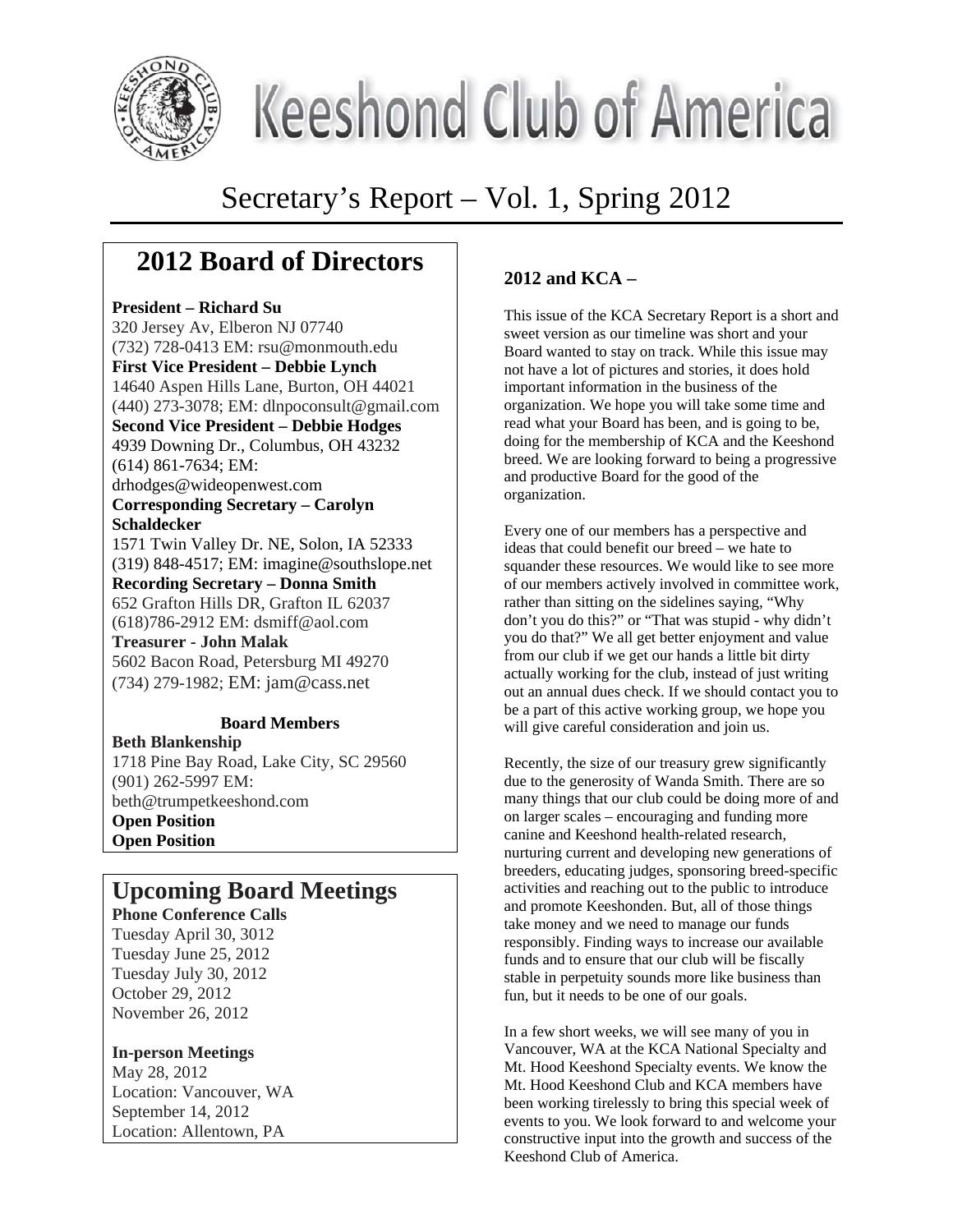#### **KCA BOARD MEETING**

Via Conference Call December 27, 2011, 9PM ET, 6PM PT

In attendance: D. Lynch, D. Smith, J. Malak, R. Su, H. Myers, B. Blankenship, J. Johnson, J. James Absent: L. McKnight

President's Report - Debbie Lynch thanks the board for all their hard work this year and effort to work together

Recording Secretary's Report – Beth Blankenship

R. Su motioned to accept the minutes from the November telephone meeting. H. Myers seconded.

Corresponding Secretary's Report/ Policy Manual – Judi James No correspondence has been received since the last meeting. Recently, the board was presented with a new, more user friendly version of the Policy Manual for their review.

**Treasurer's Report** – John Malak

Ballot for upcoming elections is ready and going out Thursday. There was discussion re: whether to use Pay Pal for members outside the US. Items of concerned include how to get ballot, membership form and COE matched up to payment.

#### **Old Business**

**Code of Ethics and Recommended Practices** –

L. McKnight is absent from the meeting but has informed a board member that she has a draft. In addition, the board will poll the membership regarding the need for an update and what items to address.

**Website Update on Proposals** – Rick Su. A couple of great photos are being requested to start building the home page around.

**Schedule of Board Meetings for 2012** – Judi James and R. Su have been working on putting together options

**Mailing to judges**: a final draft was completed by R. Su and forwarded to J. James for mail out.

#### **Status of current Judges Education DVD**

**Presentation** – D. Smith. Input is being solicited on presentation slides. A therapy page is being added.

**2012 National Specialty** – J. James requested assistance with some of the tasks i.e trophy

donations and reported on scheduled event sponsored by Donor's Circle. Breeder's education options and possible health clinics were discussed.

#### **New Business**

Adding new Keeshond clubs as affiliates is not in current policy manual. We have new clubs coming up that will need to apply to join KCA.

We have a request from a Russian fancier asking if they can translate a copy of our Illustrated Standard in Russian for their wolfspitz magazine.

**Top Keeshond Event at next year's national specialty**. The National Specialty guideline lists the TKE as an optional event. A recent policy manual change required consistent guidelines established by KCA. R. Su will chair TKE event

R. Su motioned to adjourn the meeting at 11:28pm. J. Malak second. Motion carried.



**Vancouver, Washington Tuesday, May 29 - Sunday, June 3, 2012** 

Hosted by the Mount Hood Keeshond Club and KCA at the Red Lion Hotel At The **Quay** 

**BaRay Event Services, Inc. A.K.C. ANNUALLY LICENSED SUPERINTENDENTS www.keeshondnational.info**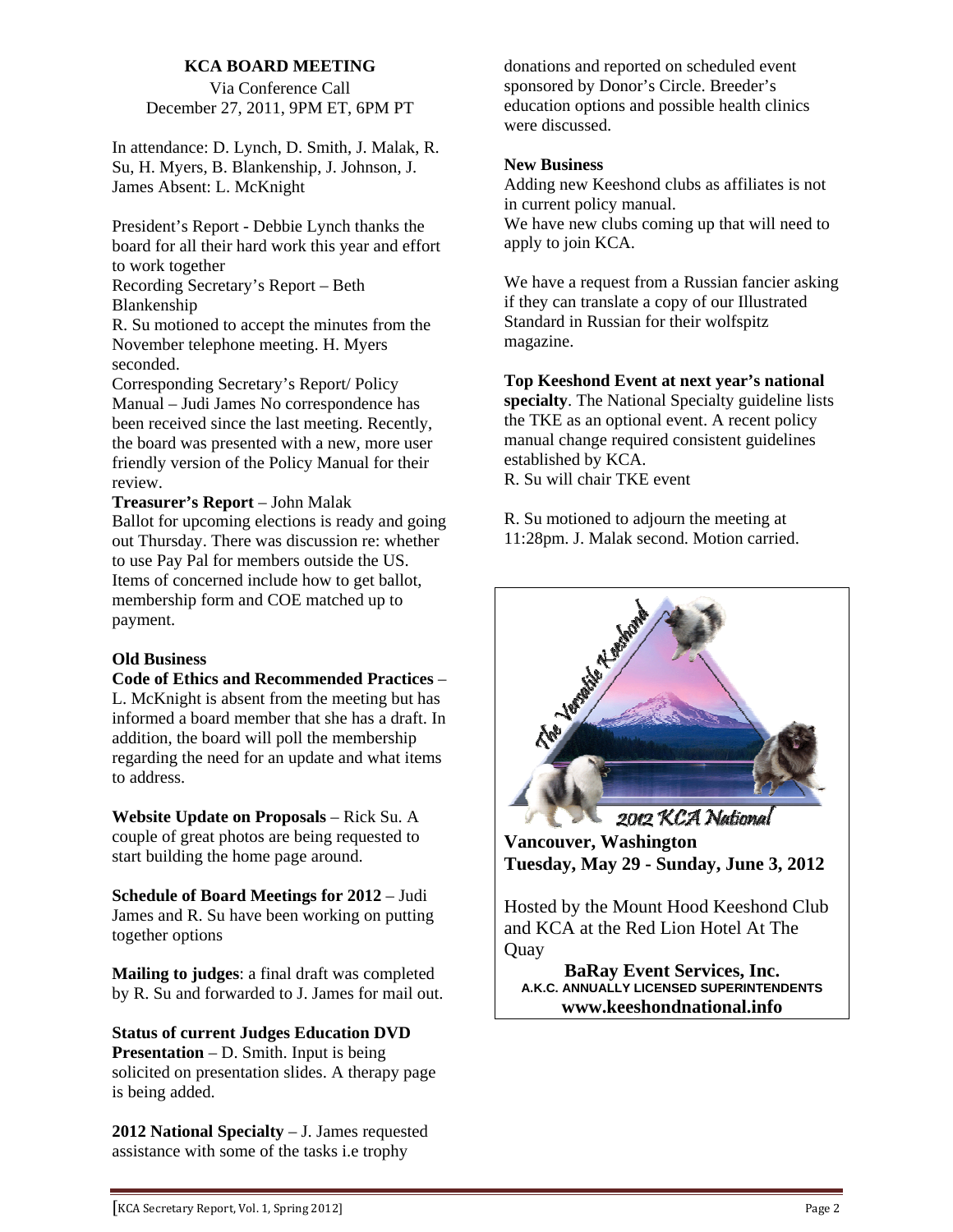#### **KCA BOARD MEETING**

Via Conference Call January, 2012, 9PM ET, 6PM PT

Welcome and Roll Call – D. Smith, H. Myers, J. Johnson, J. James, R. Su, J. Malak, L. McKnight Absent: D. Lynch

President's Report – H. Myers called roll. Debbie is doing well after surgery and hopes to be home Thursday.

Recording Secretary's Report – Beth Blankenship N/R

**Corresponding Secretary's Report/ Policy** 

**Manual** – Judi James Policy manual was submitted electronically for review please get back to her with your suggestions.

Secretary's Report will be submitted to printers later this week and out early next week.

**Treasurer's Report** – John Malak Income of 16,000 has been received since July to include dues leaving a balance of \$194, 579.06. A full report will be given at the Spring face-to-face meeting.

John will contact Mike Liosis to inquire re: our tax year differences between KCA fiscal year and IRS year.

#### **Old Business**

**Website Update on Progress of New Site** 

R. Su has had a few brief exchanges with our designer. Designer would like to move our website over to a new hosting service before completion. No cost increase to KCA but before making that change R. Su will correspond with C. Schaldecker and get her input. R. Su is still looking to finish off his committee to include other KCA members.

#### **New Business**

**KCA Logo policy** – R. Su will come up with a draft to present to the board on the KCA logo and its use as a representative brand mark.

#### **Eligibility clarification for Annual Awards** (added agenda item)

L. McKnight motions and J. Malak seconds that the Board review and interpret the current wording of policy "Each owner and co-owner must be a member of KCA to be eligible for any KCA annual award or medal." After discussion, as a group the board came up with the following verbiage in the result of a suspension from KCA. Any points earned by a member-owned dog during a period that the member-owner is suspended from all KCA

privileges shall not be included in the calculations toward any member-owned award. Article 6, Sec 3 Request to submit a IS for Russian translation

(added to agenda):

D. Smith will respond to request and okay the translation of our IS to the Russian language. She will request that once translated it be forwarded to R. Su allowing a review of the translation by a fellow colleague able to translate Russian and check for inaccuracies.

In a response to an inquiry received from AKC, President Debbie Lynch provided a synopsis of the specific issues in question related to the past three years of the Nominating Slate/Committee and failed deadlines which faced each Nominating Committee, KCA Board and ultimately each KCA member. See the Secretary's Report for Mike Liosis letter in response.

B. Blankenship makes a motion to adjourn. L. McKnight seconds. Time adjourned 11:32pm EST

Schedule of Board Meetings for early 2012 – Phone conference meeting scheduled for February 28, 2012 9:00pm EST March 24, 2012 in St. Louis, MO

## **KCA Annual Membership Meeting**

#### **Friday: June 1, 2012 Vancouver, Washington Red Lion Inn on the Quay**

Time: TBD, Friday evening

Be sure to submit your items for discussion to the KCA President at least fourteen days prior to the meeting (May 18<sup>th</sup>).

> **KCA Board Meeting**  March 24, 2012 Purina Farms, Gray Summit, MO

Meeting started at 9:33am In Attendance: R. Su, D. Smith, D. Hodges, C. Schaldecker, B. Blankenship, D. Lynch, J. Malak and H. Myers.

President – D. Lynch welcomes new board members D. Hodges and C. Schaldecker. She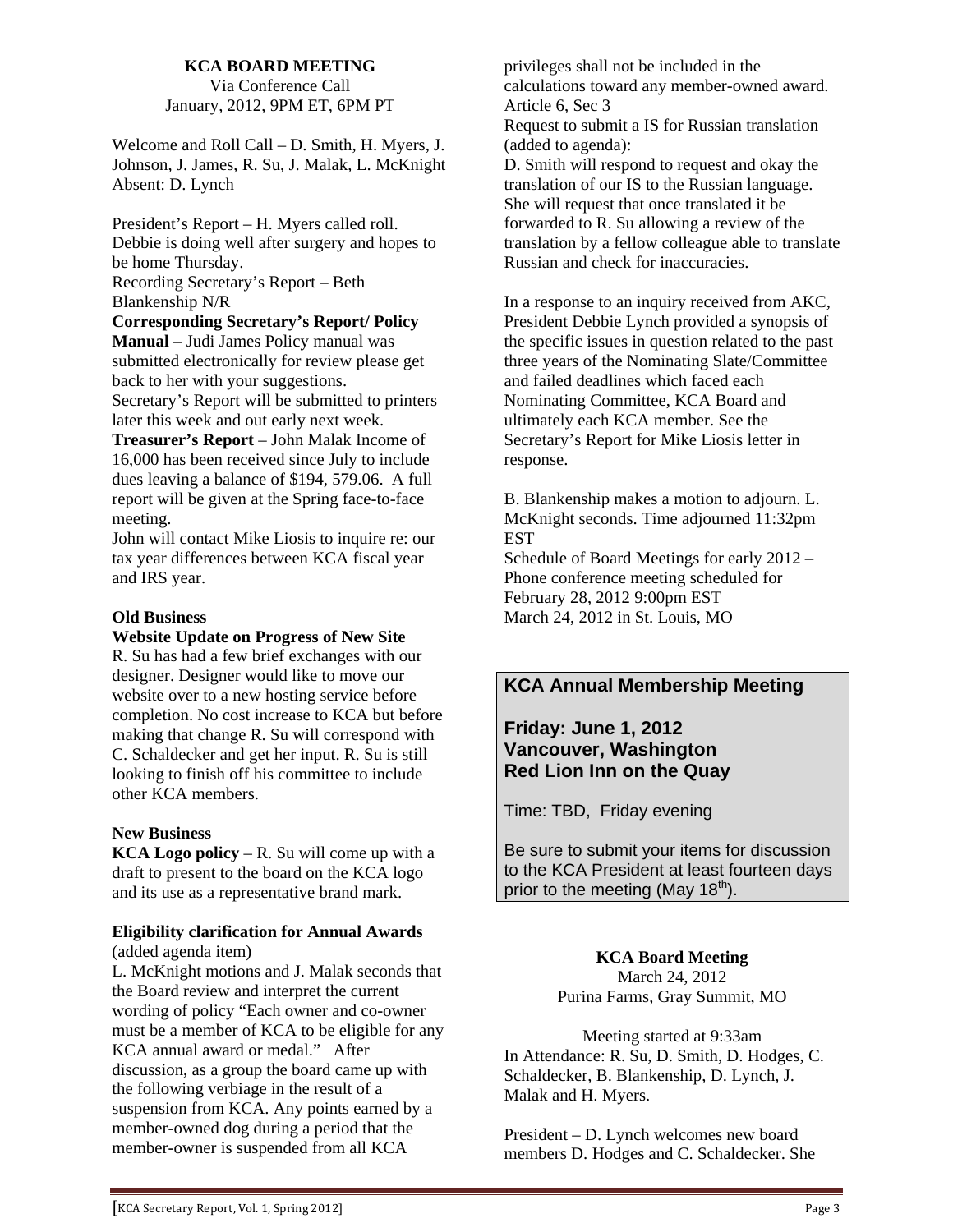encourages the board to move forward in a team effort, working together to benefit the organization.

Recording Secretary – B. Blankenship submitted minutes from two previous phone meetings. R. Su motioned to accept teleconference minutes from Dec 2011 and Jan 2012. H. Myers seconds. Motion carries.

**Corresponding Secretary** – Correspondence received from DJEF (Dog Judges Educational Foundation) requesting continued support and thanking us for our previous support. C. Schaldecker motions to donate \$250 (Gold level). H. Myers seconds. Motion carried.

Letter from Roberta Draper sent a request for Empire KC to hold back to back specialties in Aug. No approval needed as it does not coincide with any other Keeshond specialties within the 250 miles radius.

Letter received from Rocky Mtn Keeshond Club requesting they host the 2015 KCA National and if not available, then the 2016. B. Blankenship makes a motion that we accept the hosting of the 2016 National by Rocky Mt. KC in 2016. C. Schaldecker seconds. Motion carries.

Letter received from AKC to Sierra Keeshond Club defining their area and stating they can proceed with B matches towards their sanction.

Correspondence received from H. Wisner informing the KCA board of missing items from the 2011 Winter Secretary report, to include a full treasurer's report, the Futurity reminder and the reminder of KCA rescue grant applications submissions.

Correspondence received from AKC requesting permission to share our KCA standard with the National General Kennel Club of China for a judges education project. C. Schaldecker motioned to allow the use of the KCA standard. J. Malak seconds. Motion carries.

**Treasurer's report** – J. Malak report received from BKC for 2011 National Specialty. R. Su motions to approve the report, H. Myers seconds. Motion carries.

KCA Treasury Report thru 3/22/2012 showing a balance of \$196, 165.29. D. Hodges makes a motion to transfer 150 K and for J. Malak to investigate long term CDs. C. Schaldecker seconds. Motion carries. C. Schaldecker motions to approve the treasurer's report and D. Hodges seconds. Motion carried.

D. Hodges asked for clarification as to why we made a motion on Dogs USA twice and it was because there were two separate ads. J. Malak again asks about the fiscal year and whether we should change our year to match IRS. John will contact AKC to confirm. J. Malak discusses the need to get Futurity judging acceptance in on time so the dues notice can go out on time. NOTE: Discussion included possibly handing out a postcard at the Nationals to each eligible Futurity judge and requires it be sent with a response by a certain date.

**AKC Delegates Report** – J. Sawicki – report received via email of the March 11 and 12, 2012 AKC Delegates meeting in Newark, NJ. This meeting is the annual meeting where board members are elected. John attended the Parent Club Committee, Delegate Caucus and Delegate meetings. The attendance at these meetings was high not only because of the election, but also the re-alignment vote.

A major item of this report that was discussed is the Meet The Breeds program H. Myers made a motion that R. Su will draft a letter to the new AKC president A. Kalter encouraging AKC to replicate the AKC Meet The Breeds event to be represented at other major cities around the country. C. Schaldecker seconds. Motion carries.

**Website Committee** – R. Su – Update on Progress of New Site – A template site is up and information has been plugged in for board and committee review. C. Schaldecker, Diana Pesek ( a Keeshond owner but not a KCA member) and K. Denton will be added to the committee. D. Smith suggested the minutes be posted in the members-only section of the site as soon as the meeting is complete in lieu of awaiting the Secretary Report delivery.

**Top Keeshond Event** – R. Su A list of prospective judges is in place. Invitations will be sent out as quickly as possible.

**Registration of the KCA logo** – D. Smith did some research on the logo and the ways we could protect the logo. D. Smith will consult an attorney and get a price to get a Trademark ™ D. Hodges makes a motion to spend up to \$1200 to get the TM for our logo. C. Schaldecker seconds. Motion passes. R. Su put together a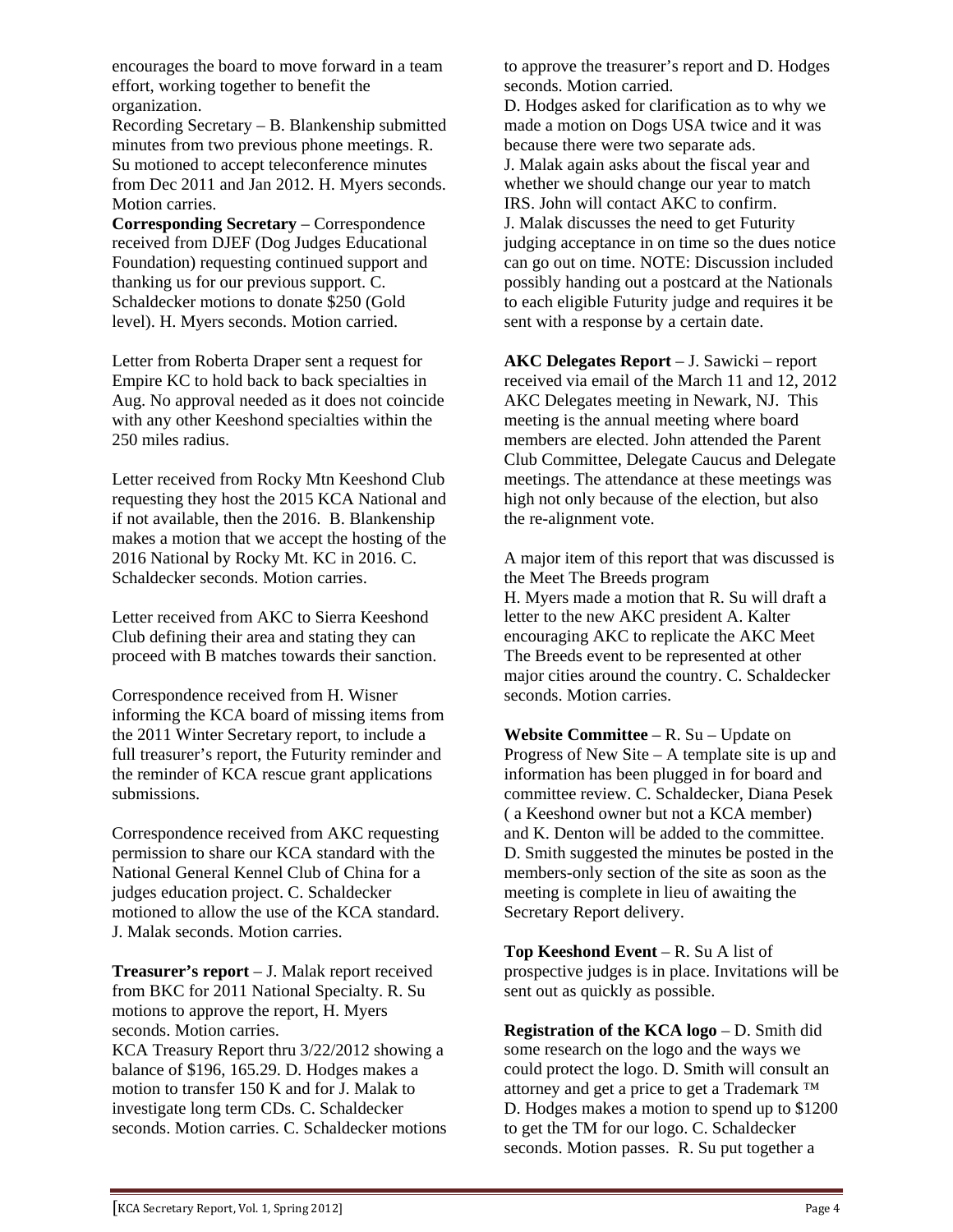Visual Identity Guideline regarding the Logo and its use.

Break 11:45 – 1:00 (tour of Purina Event Center)

**2012 National Specialty update** – Robin Skinner. Well over 500 hotel room nights booked and grooming has been rearranged so there is still room there. Banquet menu is selected and now the premium list is complete and the superintendent has that. We will be sending notices via postcard to all KCA members to let them know the premium list is available on line or they can contact the superintendent to have a copy mailed to them. This will save us quite a bit on printing and postal costs. Agility premium is already done and available. All events and judges are on the schedule and ready to go except for actual setup. Trophies are ordered, deposits paid and the artists are working on them. Kathy Easter is taking on calling all the KCA members to solicit donations for the trophies and is working with Cathy Bosnic and Anita to get that done promptly. It would be great if each of the board members would go home and encourage all their members who haven't done so to make a donation even if just a small one to the general trophy fund.

#### **2013 National Specialty update** – C.

Schaldecker – host hotel is The Capital Plaza in Topeka, KS. Event Center is attached to the host hotel. Agility venue is proving to be unavailable and unless a solution can be found, no agility will be offered at 2013 national. Committees are established. Regional judges for conformation and sweepstakes are hired. The theme is Keeshond Klass Reunion.

#### **2014 National Specialty update** – B.

Blankenship – going back to a host hotel in Charlotte, NC or Greenville, SC and comparing that option to an event center in Hickory, NC.

H. Myers makes a motion to donate \$250 to each host club of a National specialty to use towards hospitality or trophies. C. Schaldecker seconds. Motion carries. H. Myers motions to go back and donate this amount to Buckeye Keeshond Club. B. Blankenship seconds. Motion carries.

**Health Committee and Health Survey** – Tawn Sinclair CHF Donor Advised Fund: \$21,474.73

and KCA Health Funds Acct: \$13,268.23. Total \$34,742.96.

We have a timeline agreement with Dr. Grayson with a plan to have the final or preliminary report of the Health Survey in time for the KCA National. No financial contract is in place however the amount estimated to be owed Dr. Grayson for completion will be no more than \$1000. Discussion was also involved with the Health Committee funds and disbursement between KCA and CHF but at this time no changes will be made to these placements of funds.

**Code of Ethics and Recommended Practices Committee** – L. McKnight submitted a request to expand the Code of Ethics and Breeders Best Practices committee. This committee will be dissolved until the membership can be polled as to the need of a revision of the COE and what those revisions should be.

#### Old Business

**Policy Manual** – D. Smith will take the current policy manual and take her mark ups and submit her changes and edits to the board and ask for board input in time for the May meeting to improve readability.

**Rescue Grants** – The current policy needs clarification as to requests related to veterinary receipts and IRS tax forms. A board member will review the current revisions and get back to the board with wording recommendations for clarity.

**Keeshond Children's Books** – D. Hodges motions we do not sell the book Fluffy's Guardian Angel. J. Malak seconds motion carries.

Membership Applications received: **Marlene Green** Sponsors: Lynnette Losacco and Tari Casey **Lori Hooper** Sponsors: Janit Johnson and Vickie Louie **April Horton** Sponsors: Suzette LeFebvre and Ruthann Seibert **Valarie Kimpel** Sponsors: Karen O'Neil and Liz McKnight **Madeline McDougall** Sponsors: Jennifer Sturgeon and Maureen Winters **Leslie Perkins** Sponsors: Diane Wright and Jennifer **McClure Deborah Herd** Sponsors: Janit Johnson and Linda Moss **Brian and Carol Miyamoto** Sponsors: Anita Williams and Jan Bundsen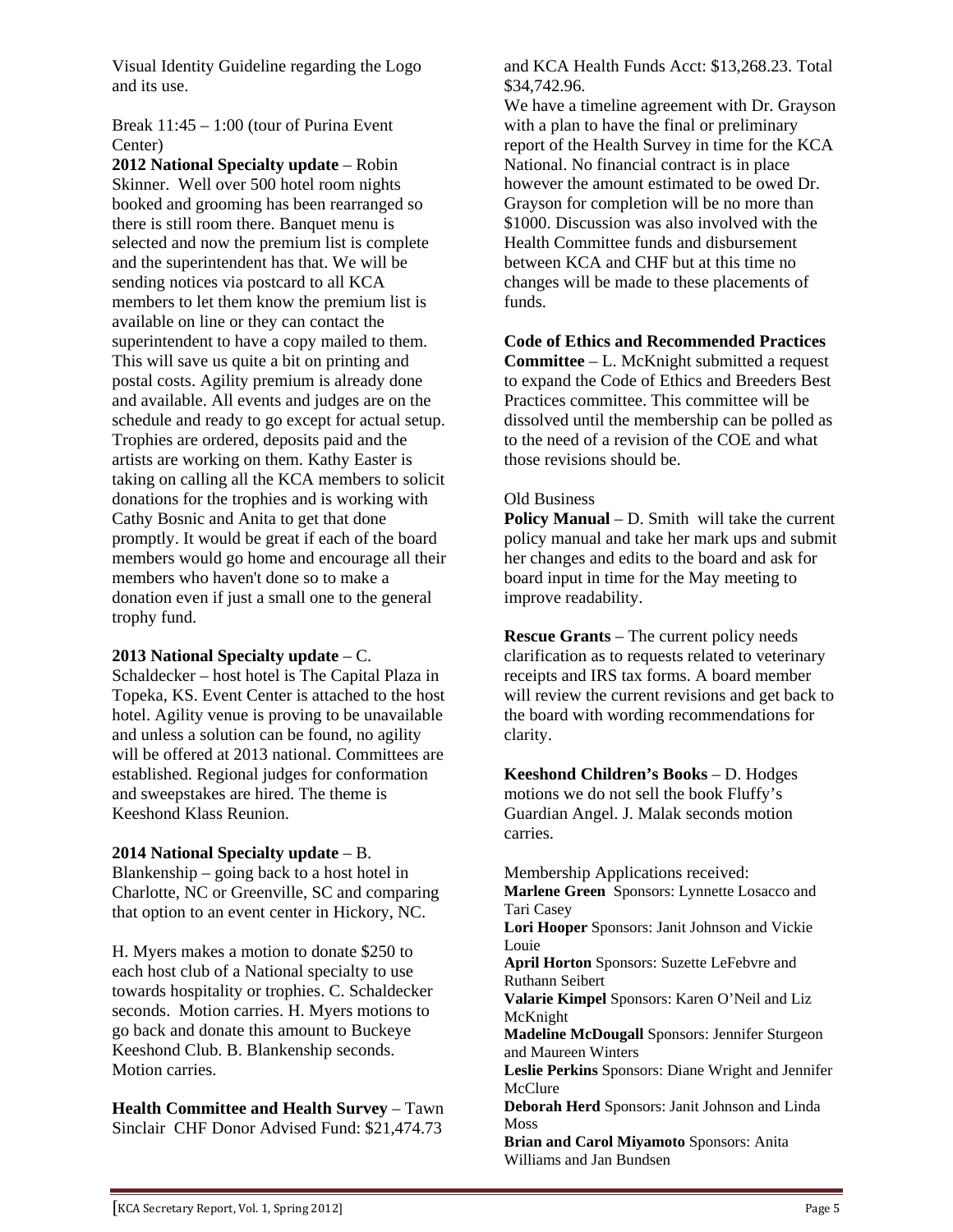**Melissa Umerski** Sponsors: Terri Van Schyndel and Susan Cullen **Kellie Siekierski** Sponsors: Janit Johnson and Jean Smith

C. Schaldecker motions to approve them all. J. Malak seconds. Motion carried.

Nominating Committee for Officers J. Malak and B. Blankenship presented a slate. Following additional nominations the officers below were elected:

**Officers: President Richard Su 1st VP Debbie. Lynch 2nd VP Debbie Hodges Rec Sec Donna Smith Corr Sec Carolyn Schaldecker Treasurer John Malak** 

Heather Myers resignation from KCA was received by Carolyn Schaldecker during the meeting.

 Resignation of Janit Johnson was received in February, 2012. Three KCA members from each the East and West Coast will be approached to confirm interest in serving on the board before choosing.

**Wanda Smith Award** – upon researching past minutes, the exact item that will be offered was not clear. D. Lynch made a motion to offer a plaque. D. Hodges amended the item be pewter engraved item and request Anthea to order along with other annual awards. J. Malak second. Motion carried.

#### **Mail Chimp and PR communication tasks** –

D. Lynch will ask Joan Malak to assist her in setting up the mail chimp using one of the email addresses associated with our KCA website.

Meeting Calendar established for 2012. May 28<sup>th</sup>, 2012 in Vancouver, WA and September  $14<sup>th</sup>$ , 2012 Allentown, PA, March  $15<sup>th</sup>$ , 2013 in Louisville, KY. Teleconference schedule April  $30<sup>th</sup>$ , June  $25<sup>th</sup>$ , July  $30<sup>th</sup>$ , October  $29<sup>th</sup>$ , November  $26<sup>th</sup>$ , January  $28<sup>th</sup>$  (2013) and February  $25<sup>th</sup>$  (2013).

**Board By-Laws Committee** – D. Smith will chair and develop a sub-committee to examine the bylaws for any potential changes.

**Judges Education Committee** - D. Hodges makes a motion to appoint D. Smith as Judges

Ed Coordinator and order enough Illustrated Standards to make it through the KCA nationals and to include the upcoming mailing to AKC judges. C. Schaldecker seconds. Motion carries.

AKC Delegate position J. Malak makes a motion to continue J. Sawicki as our AKC Delegate. C. Schaldecker seconds. Motion carries.

**KCA Award of Distinction** – D. Hodges made a recommendation of a KCA Award of Distinction honoree. C. Schaldecker seconds. Motion carries.

6:20 pm C. Schaldecker motions to adjourn. D. Smith seconds. Motion carries.

## **Welcome New Members**

The following were recommended to you in the last Secretary's report and are now members.

#### **Ms. Ward Griffith**

58 Country Club Rd Tenafly, NJ 07670 PH: 201 567-2713 EM: griffwg@aol.com **Robert & Patricia Hartley**  33510 Puma Crest Rd. Evergreen CO 80439 PH 303 674-3765 EM patty33510@comcast.net **Julie North**  2 Daffodil Lane San Carlos CA 94070 PH 650-631-4470, Cell 650 483-3246 EM: JulieNorth@sbcglobal.net **Sharon Shipek**  4803 – 3rd Av So., Great Falls MT 59405 PH 406-452-9104 EM: extanepoms@hotmail.com **Tammy Siegers**  1107 W. Vienna Rd, Clio, MI 48420 PH: 810 358-7432 EM: hispeedkees@aol.com **Jay Casey** *(Dry River)*  4735 W Mars St #2, Tuscon AZ 85741 PH: 520 579-7216 EM: dryriver@comcast.net **Deborah (Dee) Wingfield** *(Kaitland)*  4555 Floramar Terrace, Newport Richey FL 34652- 3370 PH 727-534-9002 EM: deewingfield@gmail.com **Linda Samuel**  9208 St Rt 36 East, Bradford OH 45308 PH: 937 448-6339 EM: paradisekees@netzero.net **Lucinda (Cindy) Toste**  2971 Copenhagen Rd (PO Box 100) Loleta CA 95551 PH: 707 733-5289 EM: keesnews@pacbell.net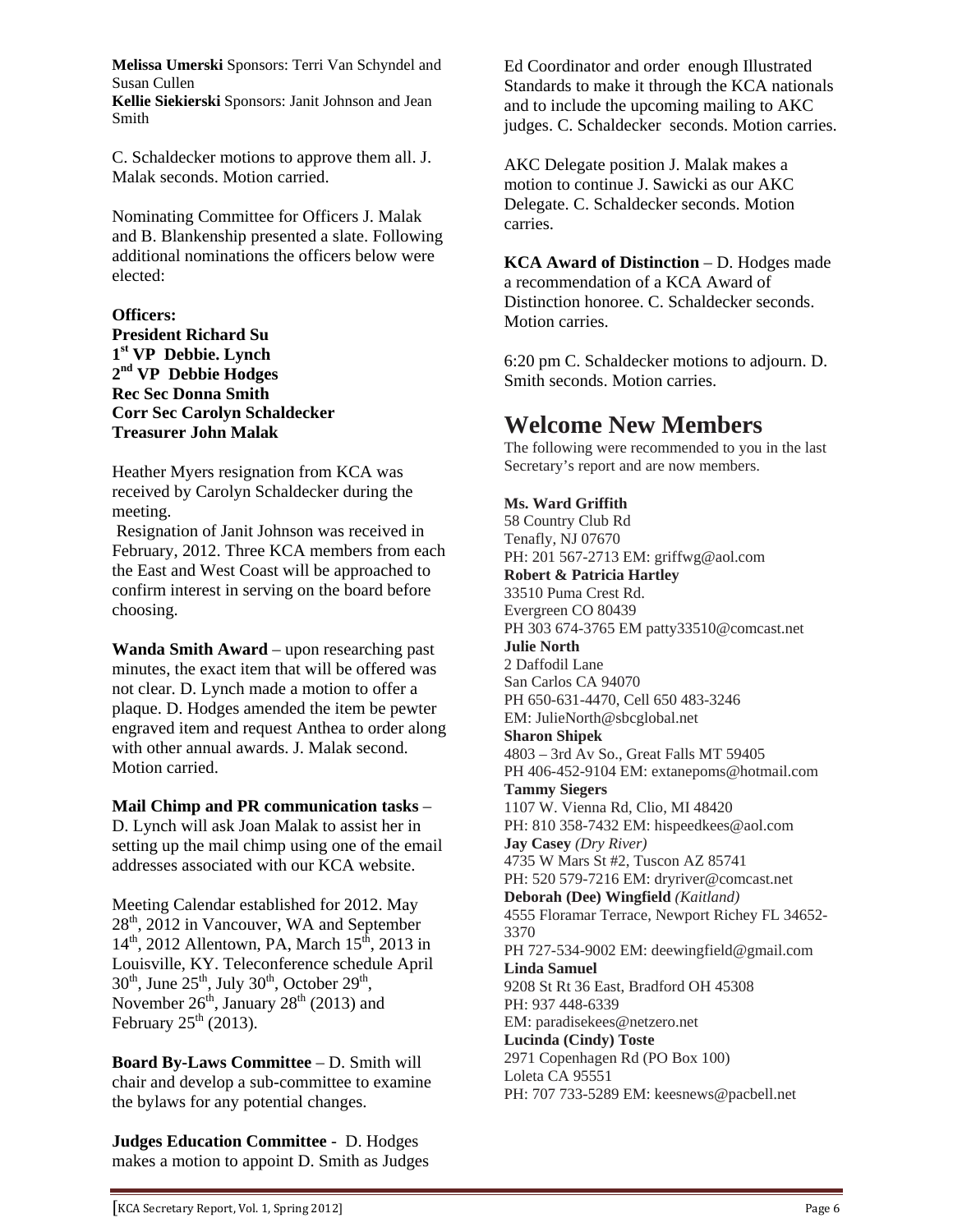## **MEMBERSHIP APPLICATIONS**

Your Board reviewed applications at its October meeting and recommend these applicants to you as prospective members.

Your Board asks you to forward written comments and supporting documents that may reflect on the Board's recommendation to the Corresponding Secretary within 30 days of

this report. Your Board may request additional information from you or the applicant at its discretion.

If negative comments are received, the applicant will be notified and given the opportunity to review the comments and respond. Such applications will be held over until the next Board meeting for Board review.

#### **Marlene Green (Greenleaf Knls)**

PO Box 1642 Lakeside, AZ 85929 PH: 928-358-0822 EM: marleneace@hotmail.com *Sponsors: Lynnette Losacco / Tari Casey* 

#### **Lori Hooper (Showtyme)**

930 Pampa Dr. Mesquite, TX 75149 PH: 972-974-7129 EM: amaidala99@yahoo.com *Sponsors: Janit Johnson / Vickie Louie* 

#### **Valerie Kimpel**

4541 39<sup>th</sup> Ave., Sacramento, CA 95824 EM: vkimpel\_77@yahoo.com *Sponsors: Karen O'Neil / Liz McKnight* 

**April Horton (Bono Vox)** 

4815 Meadowview Terrace, Zionzville, PA 18092 PH: 610-966-7571 EM: bonovox@ptd.net *Sponsors: Suzette Lefebvre / Ruthann Siebert* 

#### **Leslie Perkins (EPICDGs)**

3550 LaMar Pl., Colorado Springs, CO 80911 PH: 719-237-5952 EM: leslie@epicdgs.ces *Sponsors: Diane Wright / Jennifer McClure* 

#### **Madeline McDougall**

22 Prospect St., Portland, CT 06480 PH: 860-342-5267 EM: smcdougall1@comcast.net *Sponsors: Jennifer Sturgeon / Maureen Winters* 

#### **Deborah Herd**

618 C.R. 2261, Valley View, TX 76272 EM: dherd123@gmail.com *Sponsors: Janit Johnson / Linda Moss* 

#### **Melissa Umerski**

21433 Foxtail Lane, Rogers, MN EM: mumerski@hotmail.com *Sponsors: Terri Van Schyndel / Susan Cullen* 

#### **Brian & Carol Miyamoto**

524 W. 13<sup>th</sup> Ave., Spokane, WA 99204 PH: 509-838-3458 EM: brimiy@msn.com

#### camiyamoto@msn.com

*Sponsors: Anita Williams / Jan Bundsen*  **Kellie Skiekierski (Evolution Keeshonden)** 

2529 Whispering Pines Dr., Fort Worth, TX 76177 PH: 972-571-2235 EM: goingboeing@hotmail.com *Sponsors: Janit Johnson / Jean Smith* 

## **A Keeshond Sighting**

I'm writing to let you know that Reba (Seacrest Bebop Rebop Rhubarb Pie, CD RE OA AXJ THD) received the new AKC Therapy Dog title in September.

Reba and I have volunteered at the Children's Hospital Saint Paul Campus for about three years. Getting certified and volunteering there is one of the best decisions I have ever made. We do Animal Assisted Therapy in Rehab and Occupational Therapy with the kids. Reba is very versatile and can be used in many, many ways. Sometimes as a means of helping with fine motor skills (such as letting a child dress her up, or brush her, or even unscrew the cap on her water b ottle). Sometimes with more physical

activities like taking turns with a child on an obstac le course or letting a child "train" her to do





a trick. And sometimes with something as simple as sitting in a chair beside a child w hile they complete a drawing.

CBS filmed a story thi s month about a girl n amed Ally and the difference therapy dogs made in her remarkable recovery from a rare neurological disease. Although we did not wo rk with directly with Ally, we are shown in the story with a current patient doing Animal Assisted Therapy work. We were very honored to be included as part of the segment. Here is the l ink for it:

http://w ww.cbsnews.com/video/watch/?id=73923 9 7n&tag=contentMain%3BcontentBody

I've also attached a photo of Reba at work ;-) a nd a glamour shot of her as well.

Best, K aren Sheahan (KCA member)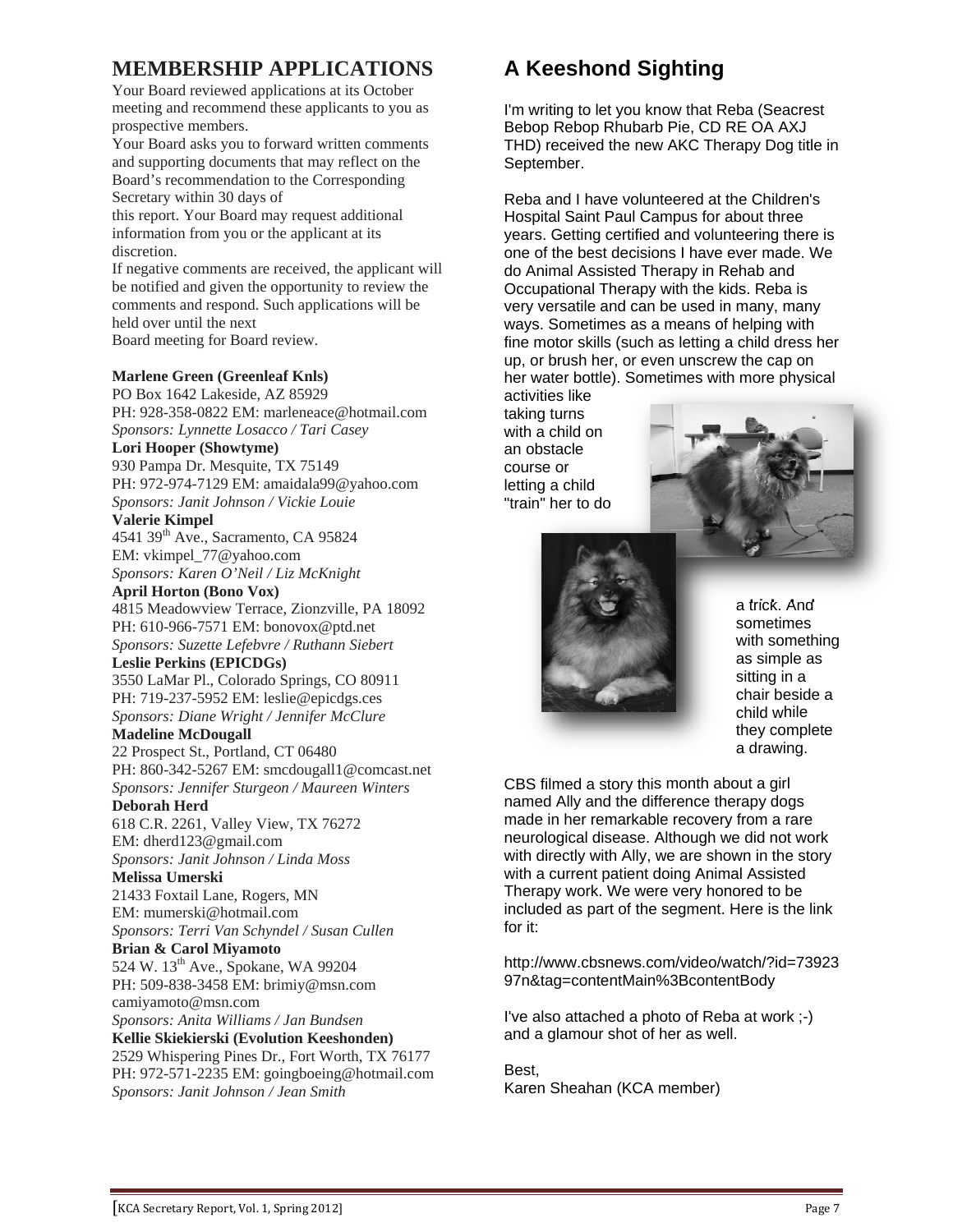#### **2012 Regional Specialty Club Results**

#### **Keeshond Club of Southern California**

January 27, 2012 (2 specialties) Ms. B. Capstick, Judge (morning) (44 Ent - 26d -(D), B Ryan/R Ryan 18b) BOB – GCH CH Windrift's Follow The Money

BOS - CH Bellakees Double Click NA NAJ (B), L Losacco/J Monday/B Houston/T Casey Select Dog - CH Kemont's Grand Prize BN RN

BOW - Kemont's Foolish Pleasure (B), J G Gradowski/M Dix Select Bitch - CH Windrift's Rock Star II J Reed **Corrington** 

WD - Windrift's Coxswain Times Square J Dewald

RWD - Wyndspell Sera's Toy Story D Sung/S Sung

WB - Kemont's Foolish Pleasure (B), J **Corrington** 

RWB - Klompen's Gabriel K Stewart/D Stewart

18b) Mr. A Mills, Judge (afternoon) (43 Ent - 25d -

BOB - GCH CH Daimler's Caviar Dreams (D), T Benz/D Benz

BOS – CH Daimler Surprise Delivery 4 Designer (B), R Jacobs/J Cardwell

Select Dog – GCH CH Windrift's Follow The Money B Ryan/R Ryan

Select Bitch - CH Windrift's Rock Star II J Reed BOW – Windrift's Negotiating The Tango (D), C Kommerstad-Reiche/L Reiche WD – Windrift's Negotiating The Tango C

Kommerstad-Reiche/L Reiche RWD – Wild Heart's International Asset L

McKnight/R Spaulding

WB - Windrift's Moondancer For Wildheart L McKnight/J Reed

RWB – Windrift's Outback Betty D Boyce

## **Nor-Cal Keeshond Club**

February 18, 2012 (2 specialties) Mr. RJ McClary, Judge (morning) (27 Ent - 14d -(D), B Ryan/R Ryan ), BOS – GCH CH Summerwind's Sonic Boom (B S Berrend/J Gauchat-Hargis/J Hargis 13b) BOB – GCH CH Windrift's Follow The Money Select Dog – GCH CH Summerwind's Rumor Has It J Gauchat-Hargis/J Hargis BOW – Summerwind's Who Cut The Cheese (B), J Gauchat-Hargis/J Hargis WD – Parrkees ' N Shorline Practical Joker S Pierce/E Parr

RWD – Nightwatch Ooo Rah Rah J Nelson/M Huck

Gauchat-Hargis/J Hargis WB – Summerwind's Who Cut The Cheese J

RWB – Windrift Show Me The Money V Petitt

3b) 1 Mr. R. Eisele, Judge (afternoon)(27 Ent - 14d -

(D), J Gauchat-Hargis/J Hargis BOB – GCH CH Summerwind's Rumor Has It

BOS – GCH CH Windrift's Southern Star (B), S Shipek/J Reed

Money B Ryan/R Ryan Select Dog – GCH CH Windrift's Follow The

Select Bitch - GCH CH Windrift's Rock Star II J Reed

(B), J Gauchat-Hargis/J Hargis BOW – Summerwind's Who Cut The Cheese

WD – Windrift's Negotiating The Tango C Kommerstad-Reiche/L Reiche

RWD - Windrift's Dance Card For Nightwatch M Huck

J Gauchat-Hargis/J Hargis WB – Summerwind's Who Cut The Cheese (B), RWB – Nightwatch Mona Lisa M Huck

#### **Heart of America Keeshond Club**

March 16, 2012 BISw - Trumpet's Shake It Up, J Miller/J Miller BOSw - Daimler's Purple Passion, J Miller Ms. Rene Sauser, Sweepstakes

Best Jr. - Grace Stewart BOB – GCH CH Daimler's Caviar Dreams (D), T Beyond K Denton/D Smith WD - Jenndis Elite Force D Wright RWD - Windrift's Star.Com K Trieschmann/J WB - Ikon's Lamborghini Reventon T Siegers/K Fleischer Mr. R.D. Smith, Judge (41 Ent - 26d - 15b) Benz/D Benz BOS – GCH CH Jen'Ndi's Foolish Games (B), J **McClure** Select Dog – GCH CH Baronwood Infinity And Select Bitch – CH Misty at Smokee Ridge E Sicard/C Sicard BOW – Jenndis Elite Force (D), D Wright Reed RWB – Daimler's Triple Threat J Elbling/J **Elbling** 

## **Buckeye Keeshond Club**

April 20, 2012 BISw – KJ's Hot Date, K Dowd BOSw - Troublekees Gift From Above, C Sue Kite, Sweeps Judge Sicard/E Sicard BIVSw – CH Jo-Lyn's Ferrari, T Siegers/J Johnson BOVSw – CH Paragon's Sky Blue Topaz, T Williams

Mrs. M. Canestrini, Judge (33 Ent, 17d, 16b) BOB - GCH KJ's It's Nothing Purrsonal, K Dowd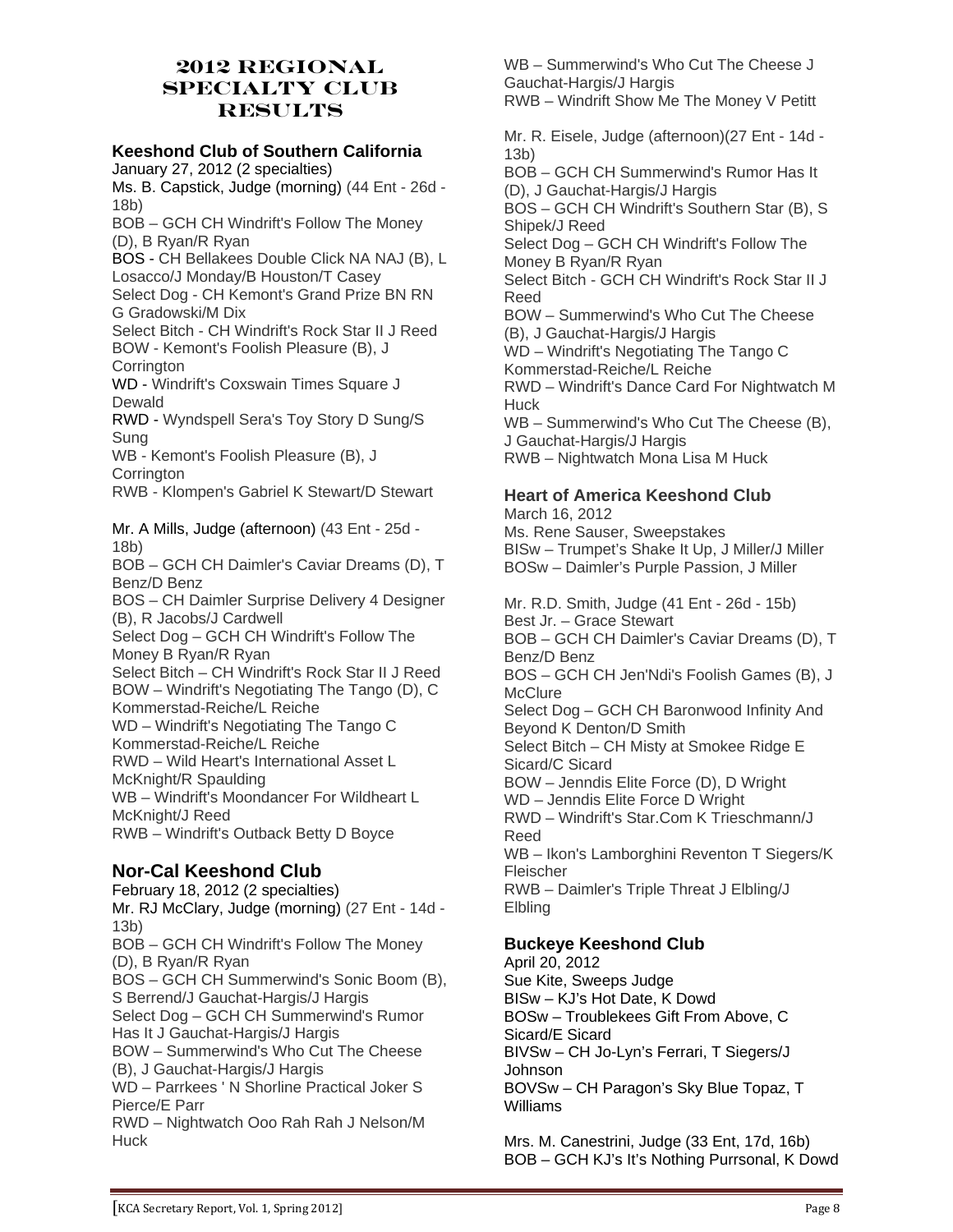BOS – GCH Skyline's Walk Of Fame, K Fleischer

Select Dog - GCH Daimler's Caviar Dreams, T Benz/D Be nz

Sicard/C Sicard Select Bitch – CH Misty At Smokee Ridge, E

AOM – GCH Keenorth All About U Haiti, E Fortino

BOW - Ikon's Aston Martin Special Edition, J AOM – CH Foxfair Essex, J Buente/D Lynch McGee/T McGee

WD - Ikon's Aston Martin Special Edition, J McGee/T McGee

r RWD – Olefort Hank Snow, C Stover/E Stove WB - Allante's Pickin' Wildflowers, J Caldwell/D Caldwell

Treber/C Treber RWB – Copykees Ice Is Right In Paradise, J

#### **Note to Specialty Clubs:**

We would love to publish the results of every specialty, but can only publish what is provided. If you would like to see your specialty win photo and results in the Secretary Report, please email or post them to the KCA Corresponding Secretary.

## **KCA 2012 Calendar Key Dates**

**January 1** Beginning of Awards Year

**15** Ballot for Board Election Due to Teller **30** Teller Election Report Due/Results

Announced

**February 1-3/31** Period for First Board Meeting/Beginning of Official Year/Rescue Grants Determined

**28** Last day to submit requests for Rescue Grants/Statistician Receives December issue of AKC Awards

**March 1** Deadline for Futurity/Maturity Enrollment **1** Treasurer Opens New Bank Account/Updates

signature cards, New packets coordinator reminder to Corresponding Secretary for new membership lists

**31** Corresponding Secretary Requests Crufts qualifying cards

**April 15** Earliest date possible for KCA membership meeting

May 1 Annual report of local Specialty clubs activities due to Corresponding Secretary

**1-6/15** Period for second Board meeting/KCA Membership

Meeting Awards Banquet/ Treasurer's Report at Membership Meeting

June 1-31 Treasurer sends statement of dues to members

15 Latest possible date for KCA Membership Meeting

**July** 1 Deadline for Board to appoint Nominating Committee/Lapsed Members requests for reinstatement due.

15 Deadline for Nominating Committee to mail letter of acceptance to Nominees

**31** End of Club's fiscal year

August 1 Deadline for members dues payment/ Nominating Committee Report due/ Start of club's fiscal year

**11** Nominees letter of acceptance due 15-9/15 Treasurer sends overdue dues notices September 1 Mailing of Nominating Committee's slate for Board of Directors

21-12/21 Period for third "fall" Board meeting **October 1** Treasurer accepts no judges ballot votes after October 1, Deadline for Nominees running by petition **November 1** First day to Submit requests for Rescue Grants/ Deadline for reinstatement – late dues payments

15 Nominations by petition due December 1 Mailing of ballots for Board of Directors if petitions received

**31** End of KCA Awards year ❖



2012 KCA National

# **See you there!**

## **Upcoming Specialties – 2012**

08/05/12 - Great Lakes Keeshond Club of Michigan Conformation & Sweepstakes Marshall, MI

08/16-17/12 - Pacific Crest Keeshond Club Conformation (2), Sweepstakes (1), Enumclaw, WA Obedience (1)

08/18-19/12 – Empire Keeshond Club Conformation (2) & Sweepstakes (2) Apalachin, NY

09/09/12 - Rocky Mtn. Keeshond Club Conformation(2), Jr.Shw (2), Sweepstake(1) Greeley, CO

10/06-07/12 - Keeshond Fanciers of the Central Warrenville, IL Conformation(2), Sweeps(2), Obedience(2) **States**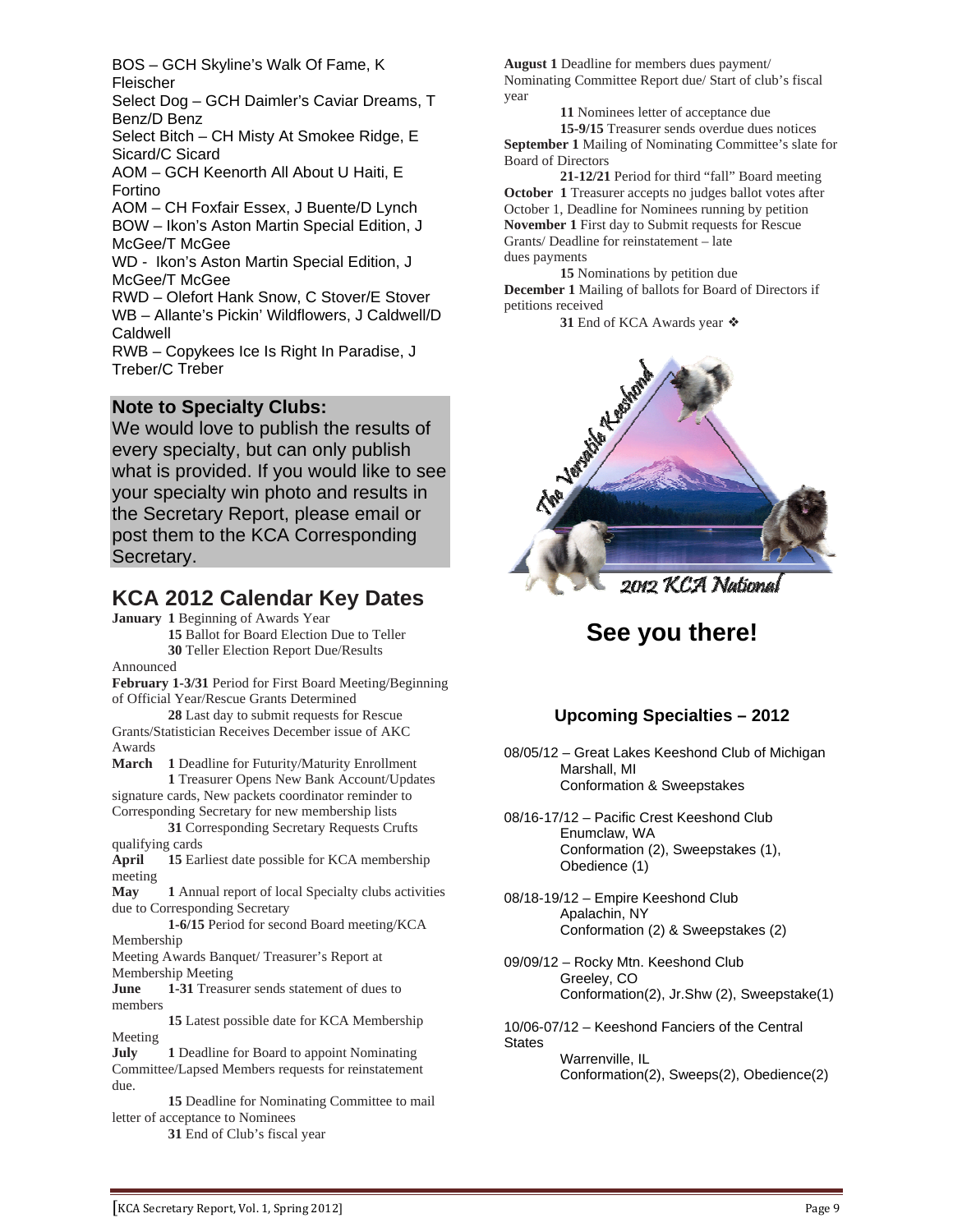## *Keeshond Club of America Summary of Funds*

|                            | Balance @<br>07/01/2011 | Income | Expense | Balance @<br>03/22/2012 |
|----------------------------|-------------------------|--------|---------|-------------------------|
| <b>SUMMARY OF RESERVED</b> |                         |        |         |                         |
| <b>General Fund</b>        | \$179,536.26            | \$0.00 | \$0.00  | \$179,536.26            |
| Health Fund                | \$14,581.73             | \$0.00 | \$0.00  | \$14,581.73             |
| <b>Rescue Fund</b>         | \$4,314.41              | \$0.00 | \$0.00  | \$4,314.41              |
| Trophy & Awards Fund       | (\$2,267.11)            | \$0.00 | \$0.00  | (\$2,267.11)            |
|                            | \$196,165.29            | \$0.00 | \$0.00  | \$196,165.29            |
|                            |                         |        |         |                         |

## *Keeshond Club of America Financial Report (by Category) thru 03/22/2012*

|                             | <b>YTD</b> Income    | <b>YTD Expense</b>   | <b>Total YTD</b> |
|-----------------------------|----------------------|----------------------|------------------|
|                             |                      | Balance @ 07/01/2011 | 186,515.9        |
| 9/11 Ceremony               | 0.00                 | $-1,701.63$          | $-1,701.63$      |
| <b>Advertising</b>          | 0.00                 | $-520.00$            | $-520.00$        |
| <b>Awards</b>               | 0.00                 | $-145.96$            | $-145.96$        |
| <b>Bank charges</b>         | 25.00                | $-25.00$             | 0.00             |
| <b>Board expenses</b>       | 0.00                 | -468.00              | $-468.00$        |
| <b>Dues</b>                 | 10,445.00            | $-25.00$             | 10,420.00        |
| <b>Election expenses</b>    | 0.00                 | $-1,040.20$          | $-1,040.20$      |
| <b>Health Advisory Fund</b> | 3,304.50             | 0.00                 | 3,304.50         |
| <b>Health survey</b>        | 0.00                 | $-598.00$            | $-598.00$        |
| <b>License fees</b>         | 0.00                 | $-20.00$             | $-20.00$         |
| Logo income                 | 75.00                | 0.00                 | 75.00            |
| <b>Miscellaneous</b>        | 0.00                 | $-15.69$             | $-15.69$         |
| New member packets          | 0.00                 | $-17.65$             | $-17.65$         |
| Postage                     | 0.00                 | $-116.91$            | $-116.91$        |
| <b>Rescue Fund</b>          | 1,981.00             | 0.00                 | 1,981.00         |
| <b>Secretary's expenses</b> | 0.00                 | $-1,884.97$          | $-1,884.97$      |
| Seed money for nationals    | 2,000.00             | $-2,500.00$          | $-500.00$        |
| <b>Specialties</b>          | 3,118.55             | $-400.00$            | 2,718.55         |
| <b>Treasurer's expenses</b> | 0.00                 | $-760.83$            | $-760.83$        |
| <b>Trophy &amp; Awards</b>  | 1,421.00             | $-1,444.68$          | $-23.68$         |
| Website                     | 0.00                 | $-1,036.20$          | $-1,036.20$      |
|                             | 22,370.05            | $-12,720.72$         | 9,649.33         |
|                             | Balance @ 03/22/2012 |                      | \$196,165.29     |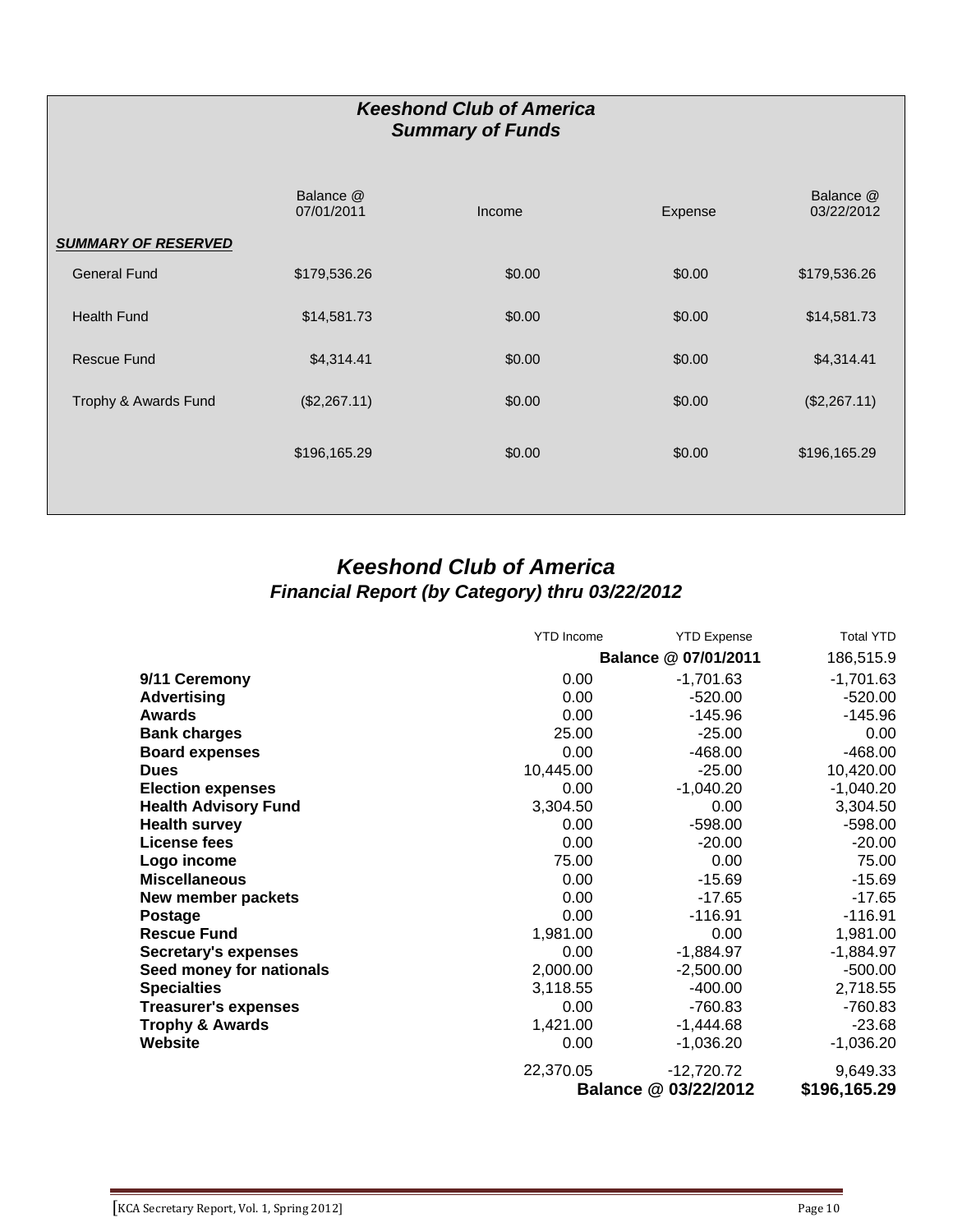

# **Keeshond Club of America Committee Chairpersons & Coordinators 2011-2012**

Established 1935

*s of October 2011*

**KC Delegate A : John Sawicki** 19145 Parke Lane, Grosse Ile, MI 48138, (313) 962-2725 john@sawickiandson.com **AKC Gazette Columnist: Deborah A. Lynch** 14640 Aspen Hills Lane, Burton OH 44021 – (440) 273- 3078 - dlnpoconsult@gmail.com **Awards Coordinator: L Mae Evans** 140 Gelsinger Rd., Reading, PA 19608, (610) 678-8328 **Awards Statisticians:** ruttkay@aol.com Obedience - Margaret Bissell, 177 Buffalo Ridge Road, Amherst Va 24521 **Conformation - Anita Williams** 12541 SE131st Ct, Clackamas Or 97086 **Agility - Chris Pawlenty**, 6594 Falstaff Rd, Woodbury Mn 55125; (651) 702-0498 Junior Handler – Jeannine DeWald - <u>See*king replacement*</u> (434) 946-2278 deffannettelyhot@aol.com (503) 698-2617 williams3036@comcast.net cpawlenty@aol.com ROM-ROMX - L. Mae Evans, 140 Gelsinger Rd., Reading, PA 19608 **25-Year Recognition - Jan Bundsen,** 5008 S. Linke Rd, Greenacres, WA 99016 **Breeders Education Chairman: Beth Blankenship** 14640 Aspen Hills Lane, Burton OH 44021 - (440) (610) 678-8328 ruttkay@aol.com (509) 891 7512 barkee@bundsen.com 273-3078 - dlnpoconsult@gmail.com *Committee*: Debbie Lynch, Rita J acobs, Joan Magliozzi, Robin Skinner **Futurity/Maturity Coordinator: Tracee Buethner** 3035 F 40<sup>th</sup> Ave. SW, Fargo, ND 58104 (701) 364-2870 tbuethner@widmerroelcpa.com **Health Chairman: Tawn Sinclair** 11782 Pacific Coast Hwy, Malibu, CA 90265 (858-335-6394– tawnsinclr@aol.com *Committee*: Bet h Blankenship, Cathy Bosnic, Kathy Easter, Carolyn Schaldecker,Holly Wisner, Kristen **Hearts & Cards: Melinda Hughes** 30490 S Fish Creek Rd, Stigler, OK 74462 (918) 967-8191, Cullen, DVM adonaikees@yahoo.com **Historian: Cathy Bosnic** PO Box 255, Zimmerman, MN 55398, (763) 856-2420 - cbosnic@izoom.net **HOF/RO M Custodian***: Seeking replacement* Assistant: Anthea de Forest **Carolyn Schaldecker** (until replacement found) **Information & Breeder Referral**: **Mary Benell** 1370 Satellite Blvd., Cocoa, FL 32926, (321) 635-8556 - **Judges' Education Coordinator; Donna Smith** palmkees@att.net **KCA Awards Trophy Coordinator: Anthea de Forest 225 West 71<sup>st</sup> Street #63, New York, NY 10023** (212) 877-6062, vredendalk@aol.com **KCA Health Pedigree Database Renee Sauser** 16309 S. Broadway St., Gardena Ca 90248 (310) 323- 1292 Keeshond@sbcglobal.net **KCA Medallions Coordinator: Carla (Casey) Kohler** 1055 Oak Ridge Rd Manitou Springs CO 80829 (719) 685-906 ckohler@mesanetworks.net **KCA Medals Coordinator**: **Chris Pawlenty** 6594 Falstaff Rd., Woodbury, MN 55125 (651) 702-0498 -

cpawlenty@aol.com

**Legislative Liaison**: **Donna Powell** 3311 Birch Drive, Loveland Co 80538

(970) 669-5991 Swankees@Swankeekeeshonden.Com